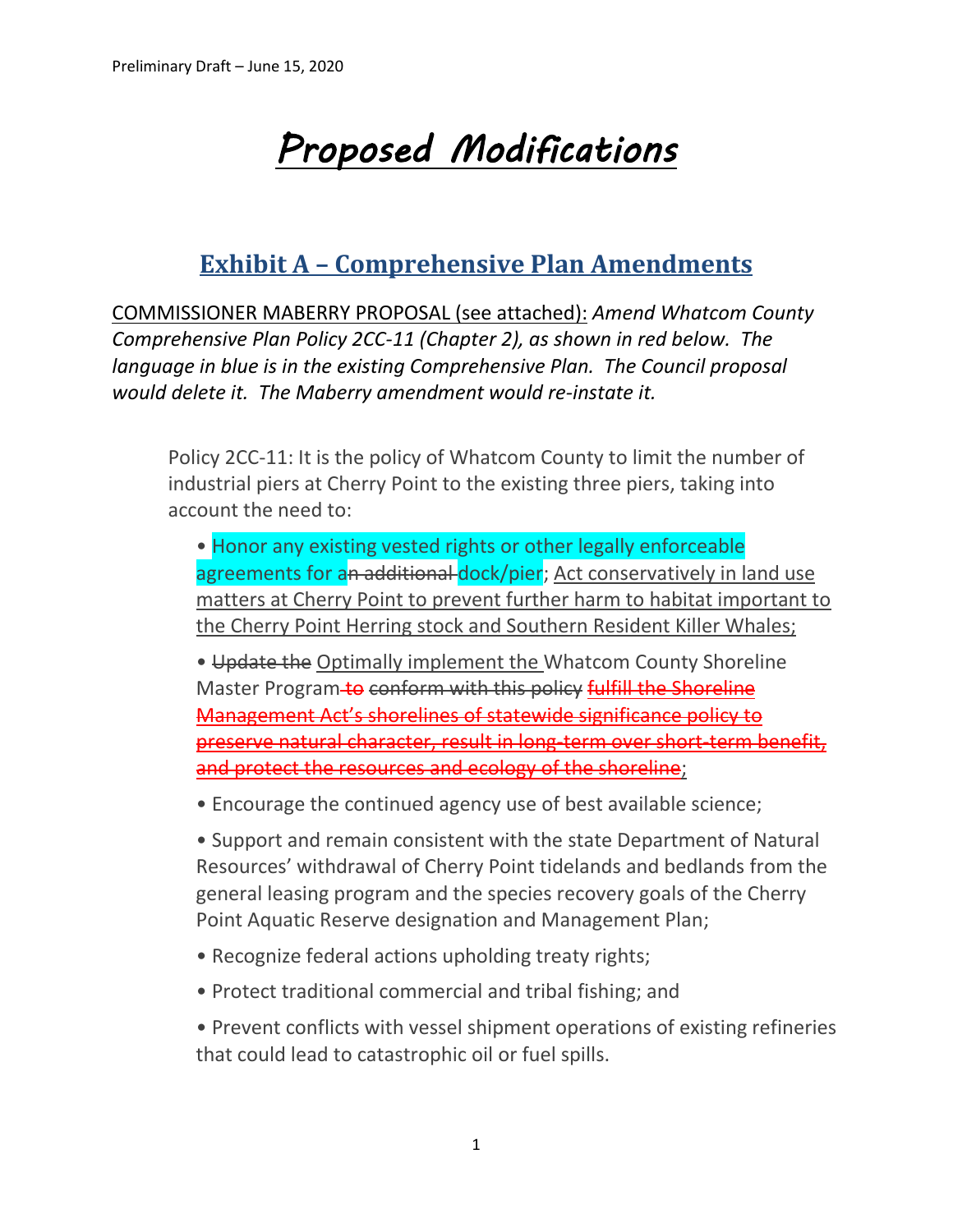### COMMISSIONER MABERRY PROPOSAL: *Amend Whatcom County Comprehensive Plan Policy 2CC-17 (Chapter 2), as shown in red below:*

Policy 2CC-16 shall not limit Allow existing operations or maintenance of existing fossil-fuel related facilities operating at levels as of March 1, 2017 [XXX, 20202019] with limited expansions subject to environmental review, greenhouse gas emission analysis mitigation, and conformance with Policies 2CC-3 and -11.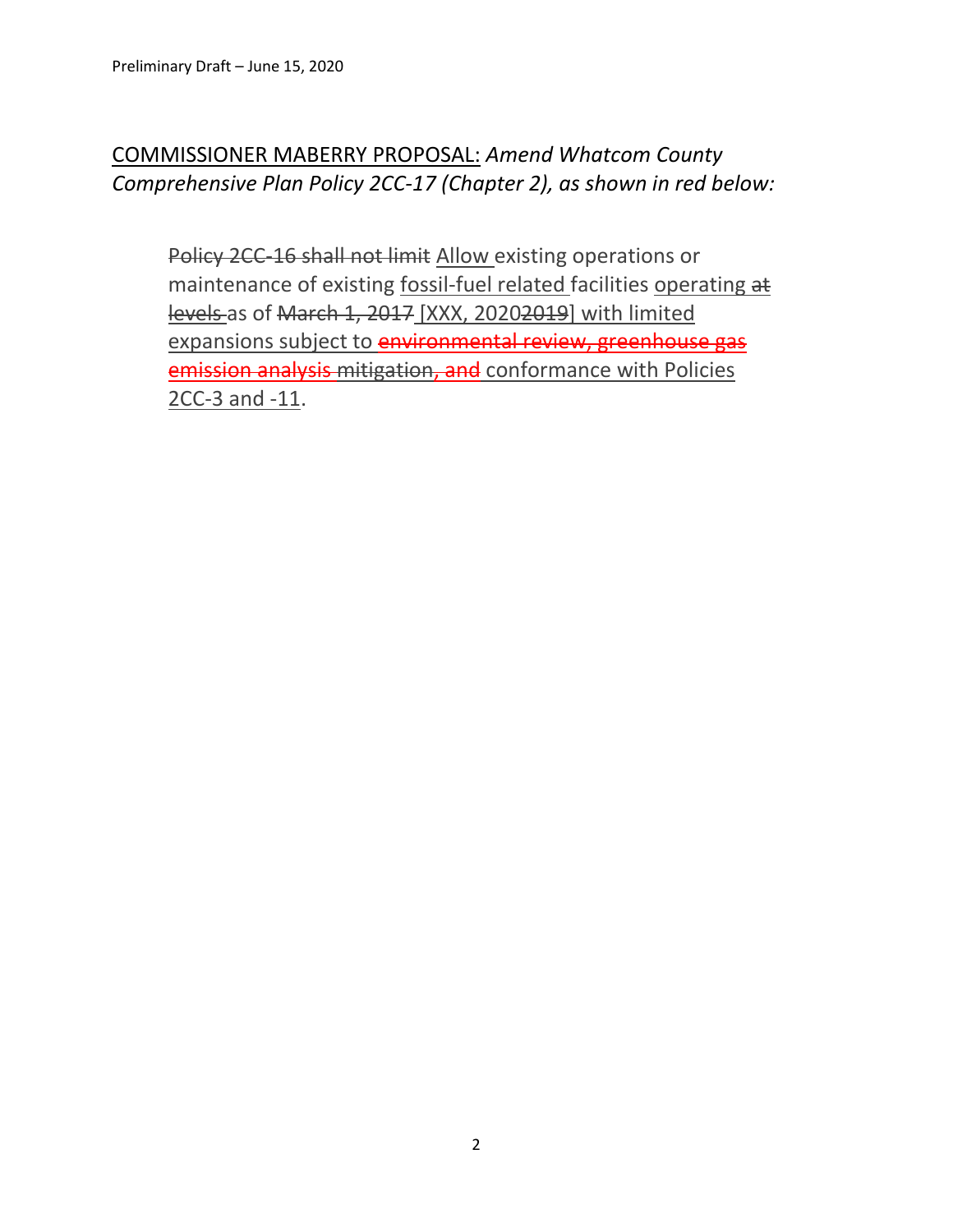## **Exhibit B – SEPA Code Amendments**

#### COMMISSIONER MABERRY PROPOSAL:

- 1. Delete proposed WCC 16.08.090(E), relating to the "Evaluation/Worksheet for Fossil and Renewable Fuel Facilities" (Exhibit B, pp. 1-2); and
- 2. Delete proposed WCC 16.08.160(F), the "Specific Environmental Policies" relating to Air Quality & Climate and Plants & Animals (Exhibit B, pp. 4-6).

## COMMISSIONER MABERRY PROPOSAL: *Amend WCC 16.08.160.E, in the "Substantive Authority" section of the SEPA Code, as shown in red below:*

E. Relationship to Federal, State and Regional Regulations. Many of the environmental impacts addressed by these SEPA policies are also the subject of federal, state and regional regulations. In deciding whether a project specific adverse environmental impact has been adequately addressed by an existing rule or law of another agency with jurisdiction, the County shall consult orally or in writing with that agency and  $\frac{m}{w}$ expressly defer to that agency. In making this deferral, the County shall base or condition its project approval on compliance with these other existing rules or laws. In deciding whether these regulations provide sufficient impact mitigation, the County shall consult orally or in writing with the responsible federal, state or other agency with jurisdiction and environmental expertise and may expressly defer to that agency. The County shall base or condition its project decision on compliance with these other existing regulations, rules, laws, or adopted enforceable plans. The County shall not so defer if such regulations did not anticipate or are otherwise inadequate to address a particular impact of a project.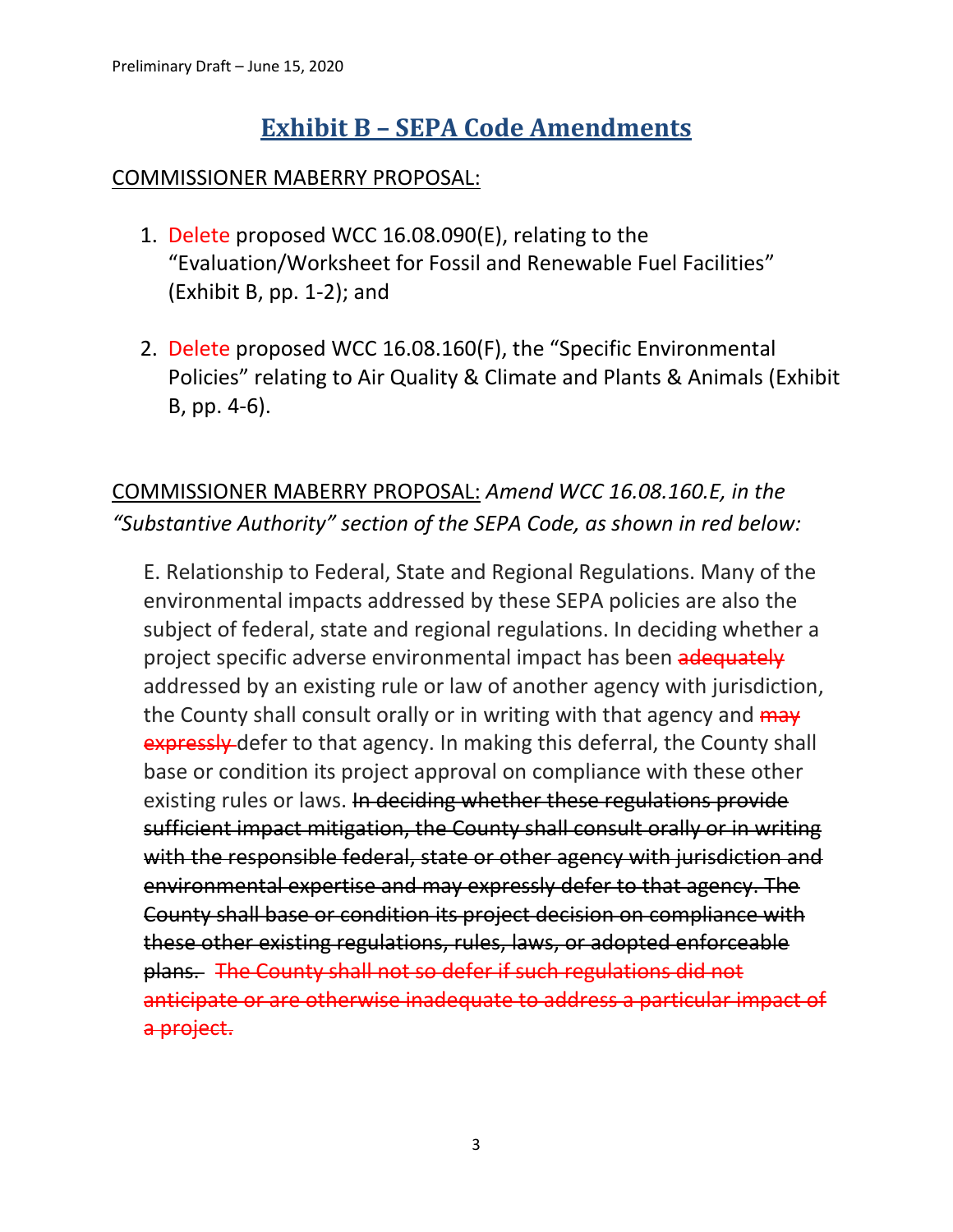COMMISSIONER MABERRY PROPOSAL: *Amend WCC 16.08.175, the "Purpose of this article and adoption by reference" section of the SEPA Code, as shown in red below:*

C. "Facility Emissions" meansare greenhouse gas emissions associated with fossil fuel or renewable fuel refineries or fossil or renewable fuel transshipment facilities based upon:

(1) the transportation within the borders of Whatcom County of refined and unrefined fossil fuels to and from a facility located within the Cherry Point Heavy Industrial area, and

(2) the refining and processing of fossil fuels located within the Cherry Point Heavy Industrial area., and

(3) the upstream emissions generated by the production and transport of raw products to the facility such as crude oil feedstocks or other fuels used in production or energy generation at facilities.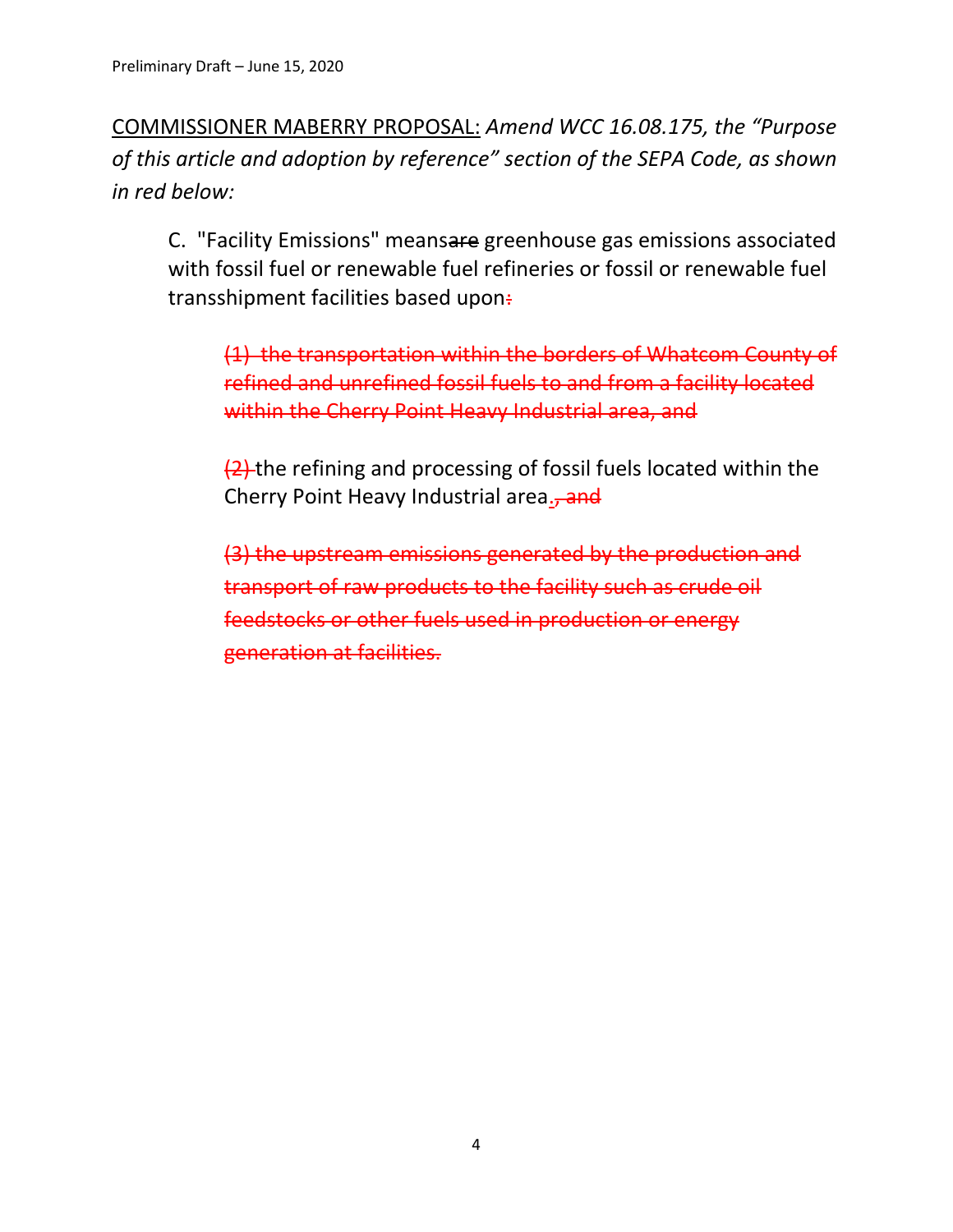# **Exhibit C – Zoning Code Amendments**

COMMISSIONER MABERRY PROPOSAL: *Amend WCC 20.68.010, the "Purpose" section of the Heavy Impact Industrial District, as shown in red below:*

#### **20.68.010 Purpose.**

The purpose of the Heavy Impact Industrial District is to implement the Heavy Impact Industrial land use designation of the Comprehensive Plan by supplying a reasonable amount of land, commensurate with demand, for the location and grouping of heavy impact industrial uses. Heavy industrial uses are primarily related to producing, distributing and changing the form of raw materials; whereby, product demand and industrial employment are predominately basic, that is, serving nonlocal markets. In addition, the purpose of this district is to encourage the siting of industrial uses which will optimize the limited resource of land available for heavy impact industry. A further purpose of this district is to minimize the scope of impacts generated within the HII District and to provide protection for nonindustrial districts situated outside thereof; as enabled through the district's performance and development standards, and the buffer and setback requirements. Nothing in this Chapter is intended to unnecessarily interfere with the ongoing operation, maintenance, and repair of existing facilities, modifications designed to comply with adoption and implementation of new product standards and fuel standards, operational and site safety improvements, environmental improvements and regulatory compliance projects. (Ord. 98-083 Exh. A § 66, 1998).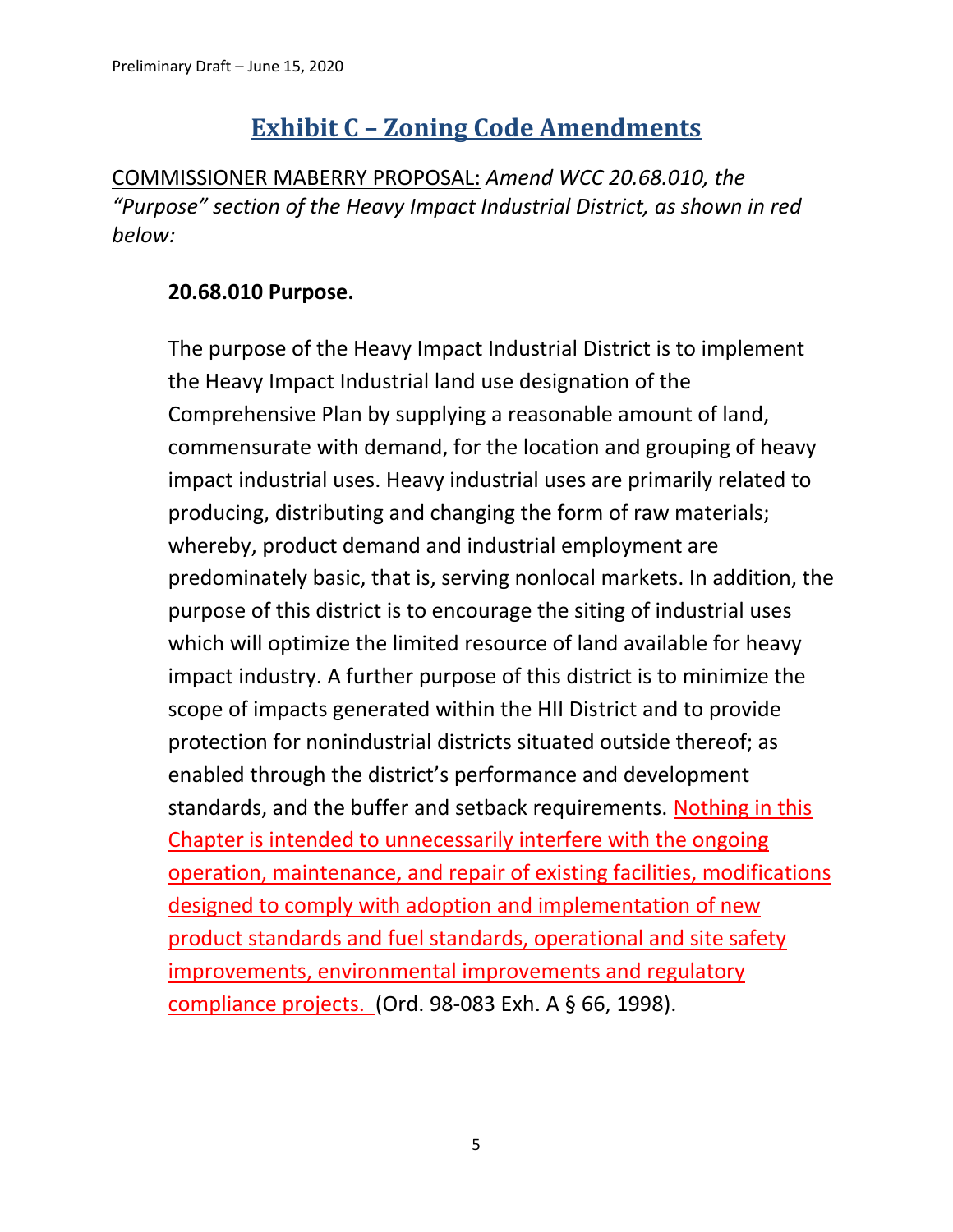COMMISSIONER MABERRY PROPOSAL: *Amend proposed WCC 20.68.153, in the "Conditional uses" section of the Heavy Impact Industrial District, as shown in red below:*

.153 Expansion of existing legal fossil or renewable fuel refineries operations and the primary manufacturing of products thereof or expansion of existing legal fossil or renewable fuel transshipment facilities. For purposes of this section, an expansion is any fossil fuel refinery and/or transshipment facility development (including otherwise permitted or accessory uses), vested after the effective date of this ordinance, that meets any one of the following thresholds:

- Cumulatively increases its maximum atmospheric crude distillation capacity of fossil fuels by more than 10,000 barrels (or 420,000 gallons) per day based upon an evaluation of physical equipment limitations conducted by a licensed professional engineer; or
- Cumulatively increases the maximum transshipment capacity of the facility by more than 10,000 barrels (or 420,000 gallons) per day; or
- Cumulatively increases the maximum transshipment capacity of unrefined fossil fuels from the facility by more than 10,000 barrels (or 420,000 gallons) per day; or
- Cumulatively increases fossil fuel storage tank capacity of the facility by more than 200,000 barrels (or 8,400,000 gallons) for the transshipment of fossil fuels outside of Whatcom County without value added processing.

If a conditional use permit is obtained, the baseline for determining the cumulative increases is reset.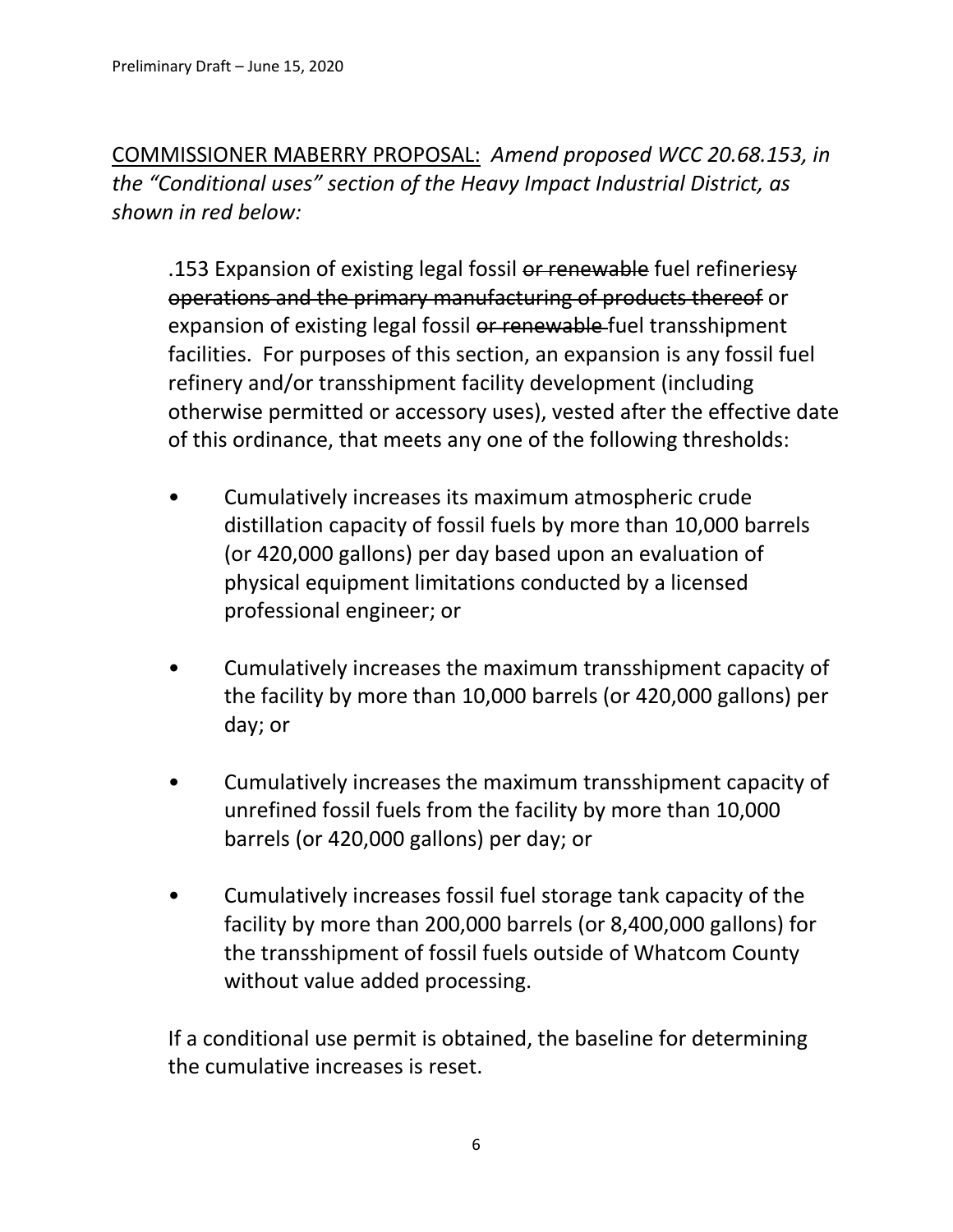Such expansions shall be subject to the conditional use criteria below:

(1) The conditional use permit approval criteria listed under WCC 20.84.220 are met, except for the criteria on uses (provisions 1-4);

(2) Within shorelines, if applicable, County approval shall be contingent upon approval of a shoreline permit;

(3) The applicant has documented to the satisfaction of the County decision maker all of the anticipated sources, types, and volumes of substances transferred in bulk at the facility. The permit shall be limited exclusively to those types and volumes of materials or products as documented and approved.

(4) Insurance requirements meet the provisions of WCC Section 22.05.125.

(5) Mitigation of transportation impacts consistent with Chapter 20.78 WCC, Transportation Concurrency Management, and Chapter 16.24 WCC, Commute Trip Reduction.

(6) Mitigation of impacts to other services including fire and emergency response capabilities, water supply and fire flow, to address risks created by expansions.

(7) Prior to issuance of any site preparation or construction permits, and prior to occupancy and/or operation of the expanded facility, the applicant shall provide verifiable documentation to the county that the facility has been constructed consistent with any applicable federal or state requirements, including but not limited to water rights and use.

(8) Plans for stormwater and wastewater releases have been approved.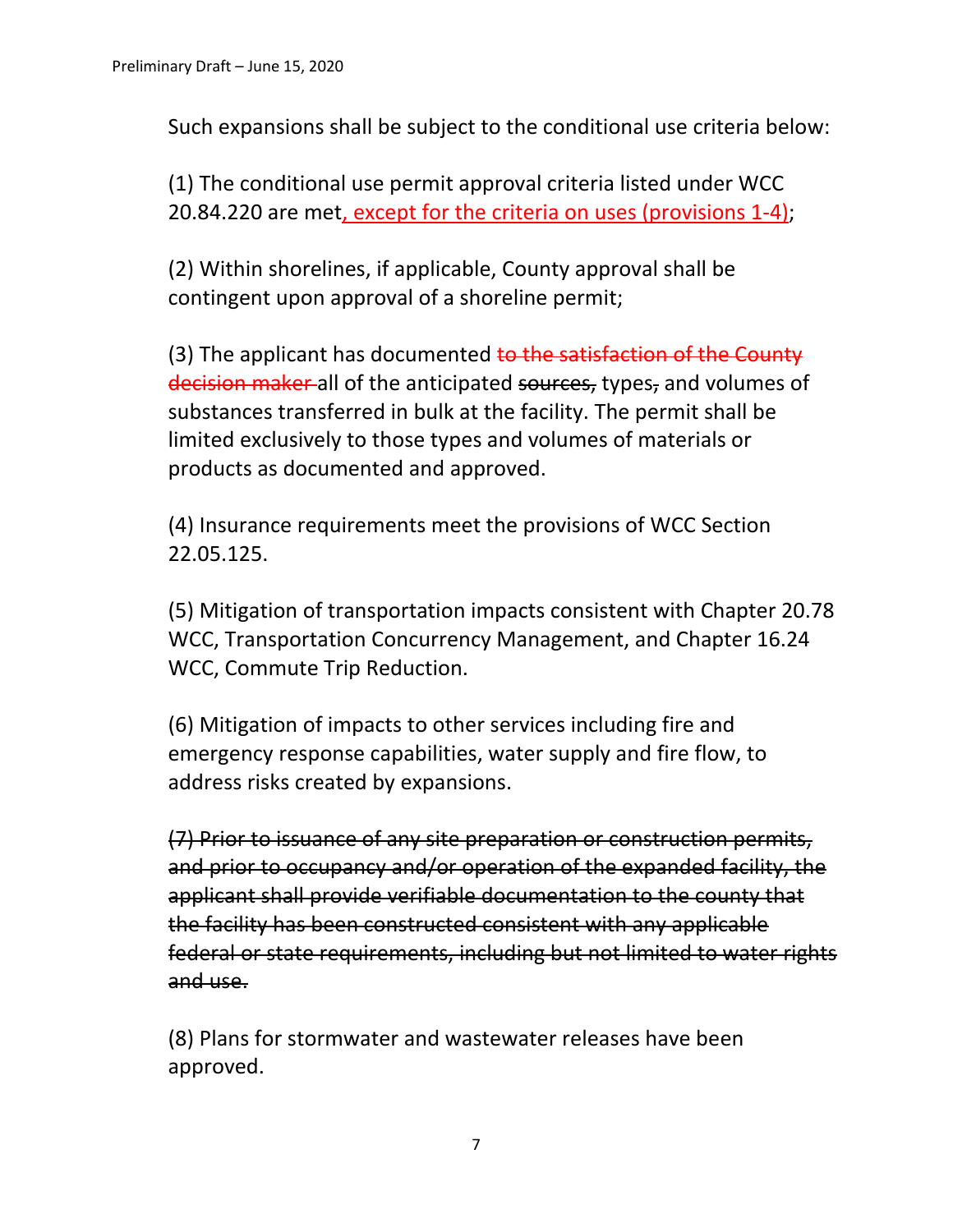(9) Prior to commencement of any site preparation or construction activities, all necessary state leases shall be acquired for any piers or aquatic lands improvements. To the extent practicable the County shall support enforcement of any federal or state permit requirements addressing tribal treaty rights or the provisions of the Magnuson Amendment., and it shall be demonstrated to the satisfaction of the zoning administrator that the project applicant has met any federal or state permit or consultation requirements, including properly addressing tribal treaty rights or the provisions of the Magnuson Amendment through state and federal permitting decisions; and

(10) Minimization of greenhouse gas emissions and inclusion of local carbon offset mitigation projects; and

(11) Demonstration that the proposal will retain or add living-wage jobs or contribute to the Whatcom County economy.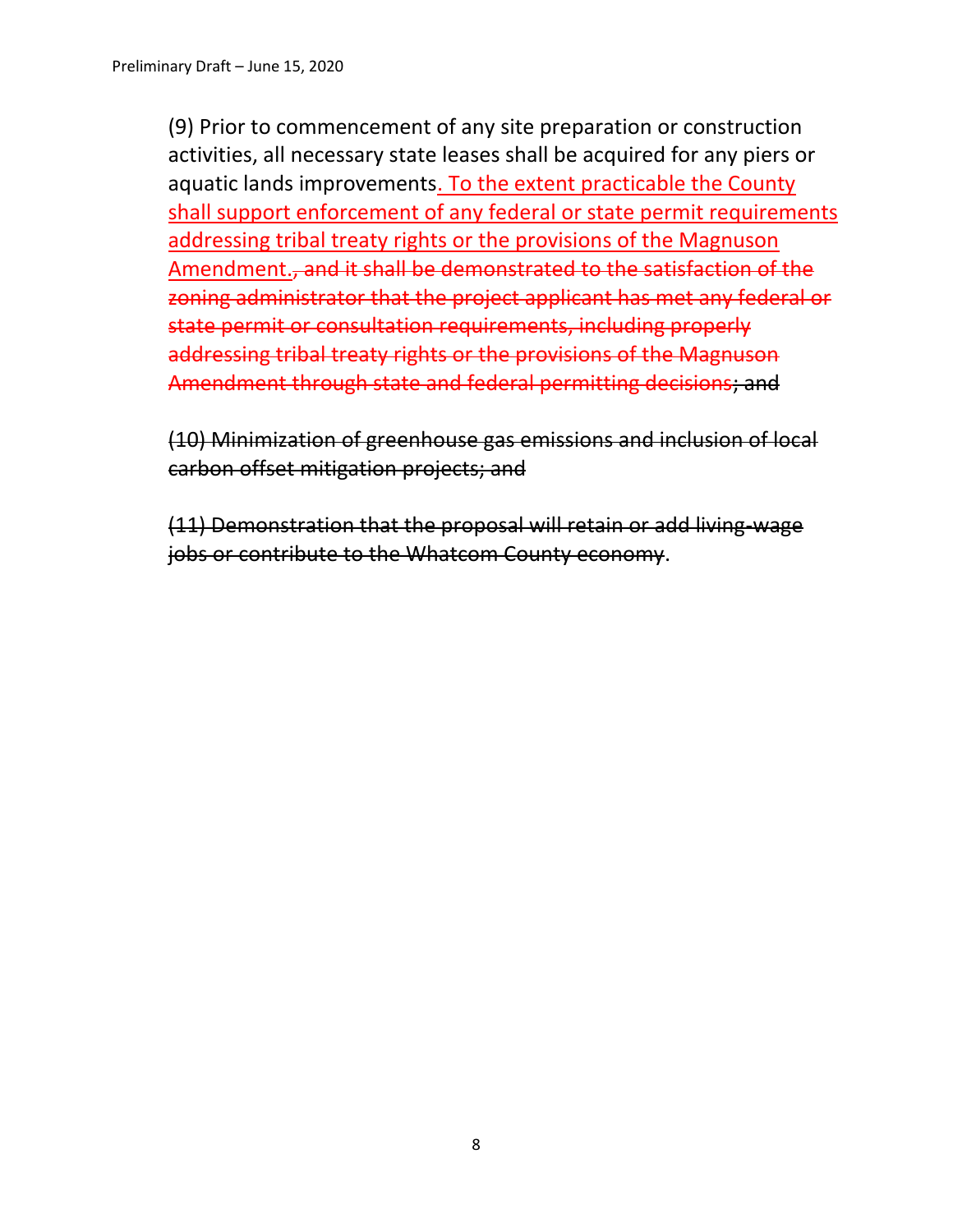COMMISSIONER MABERRY PROPOSAL: *Amend proposed WCC 20.88.100(3), in the "Major project permits" section of the code, as shown in red below. The language in blue is in the existing Code. The Council proposal would delete it. The Maberry amendment would re-instate it.*

.130 Pursuant to WCC 22.05.120 the hearing examiner shall recommend to the county council project approval, approval with conditions, or denial, based upon written findings and conclusions supported by the evidence of record. The hearing examiner's recommendation and county council's decision shall determine the adequacy of a major project permit application based on the following criteria:

(1) Will comply with the development standards and performance standards of the zone in which the proposed major development will be located; provided where a proposed major development has obtained a variance from the development and performance standards, standards as varied shall be applied to that project for the purposes of this act.

(2) Where the project is conditionally permitted in the zone in which it is located, the project must satisfy the standards for the issuance of a conditional use permit for the zone in which the project is located.

#### (3) Will be consistent with applicable laws and regulations.

(3) Will obtain, if required, a state aquatic lands lease, and all other necessary permits and authorizations, including federal determinations that the project will not interfere with treaty fishing rights of tribal nations, the limits set forth in the "Magnuson Amendment" under 33 U.S.C. § 476(b) (2004), Section 10 of the Rivers and Harbors Act (for structures in or over navigable waters of the U.S.), the Coastal Zone Management Act (including any state Department of Ecology shoreline conditional use or variance approval), the Clean Air Act, and/or under the Clean Water Act,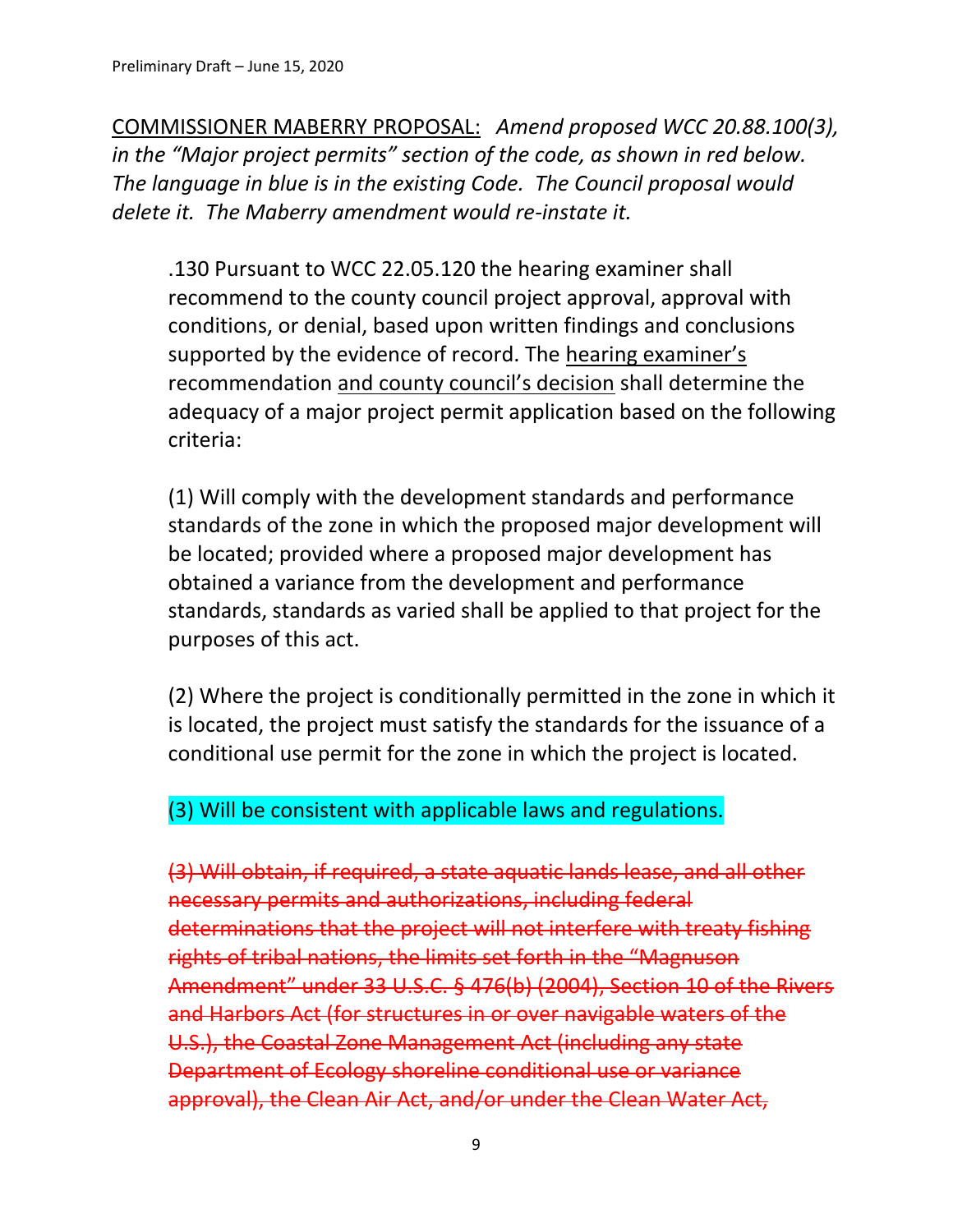including but not limited to a federal Section 404 authorization (for fill into waters of the U.S.) and a state Section 401 water quality certification, prior to issuance of any site preparation or construction permits necessary to construct a facility authorized under a major project permit.

(4) Will not substantially interfere with the operation of existing uses.

(5) Will be served by, or will be provided with essential utilities, facilities and services necessary to its operation, such as roads, drainage facilities, electricity, water supply, sewage disposal facilities, and police and fire protection. Standards for such utilities, facilities and services shall be those currently accepted by the state of Washington, Whatcom County, or the appropriate agency or division thereof.

(6) Will not impose uncompensated requirements for public expenditures for additional utilities, facilities and services, and will not impose uncompensated costs on other property owned.

(7) Will be appropriately responsive to any EIS prepared for the project.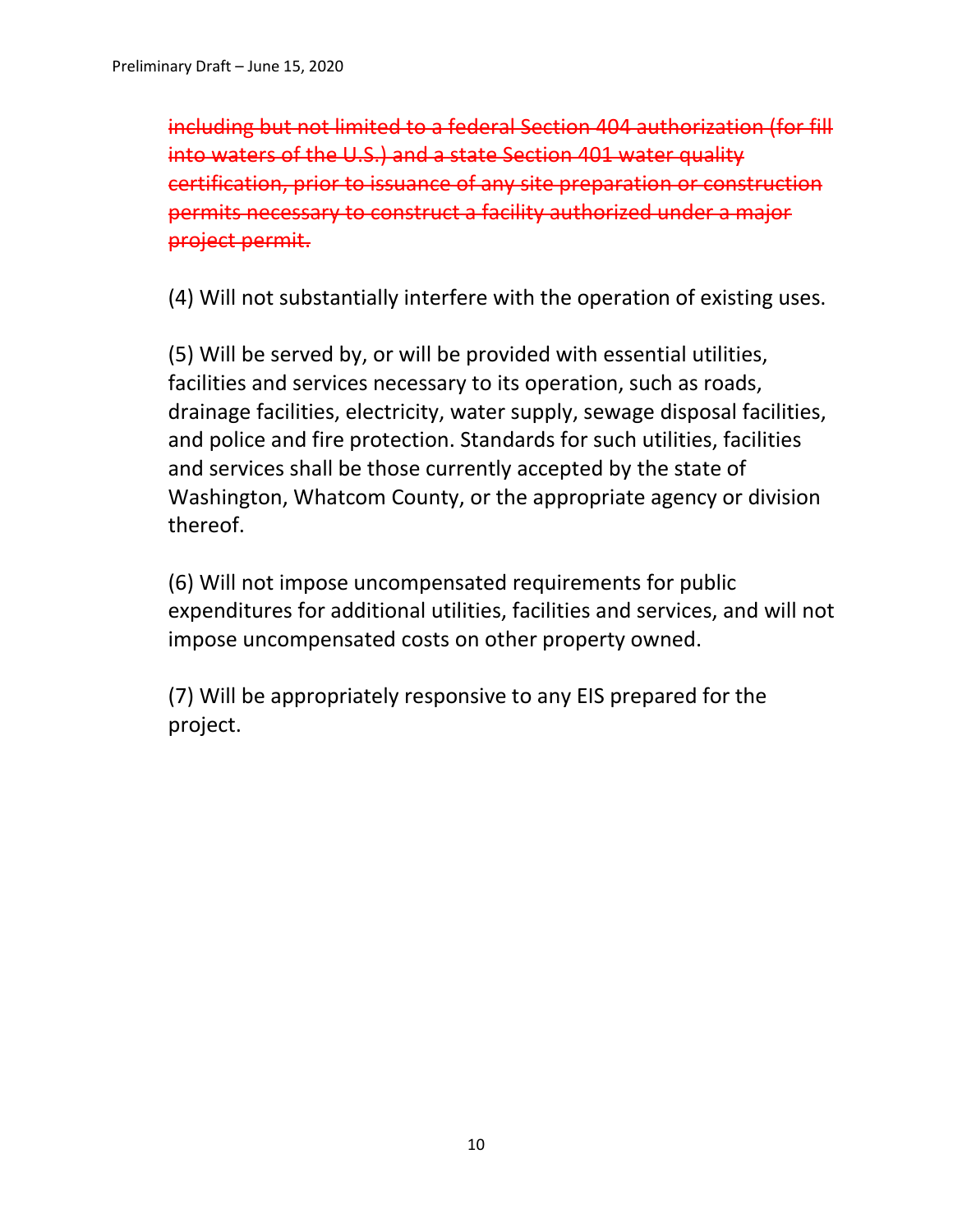COMMISSIONER MABERRY PROPOSAL: *Amend proposed WCC 20.97.160.3, in the Definitions Chapter of the Zoning Code, as shown in red below.* 

#### **20.97.160.3 Fossil or renewable fuel transshipment facilities.**

"Fossil or Renewable Fuel Transshipment Facility" is the storage of liquid fossil fuels in Whatcom County for the purpose of shipment to a destination outside of Whatcom County without value added processing. a facility engaging in the process of off-loading of fossil or renewable fuel materials, refined or unrefined, refinery feedstocks, products or by products, from one transportation facility and loading it onto another transportation facility for the purposes of transporting such products into or out of Whatcom County. Examples of transportation facilities include ship, truck, or freight car. Fossil fuel transshipment facilities may also include pump and compressor stations and associated facilities. This definition excludes Small Fossil or Renewable Storage and Distribution Facilities.

*NOTES: Renewable fuel transshipment facilities are allowed by the proposed amendments, so should be included in the definitions. The last sentence relating to Small Fossil or Renewable Storage and Distribution Facilities was intended to ensure that small businesses did not come under this definition (and the associated permitting requirements).*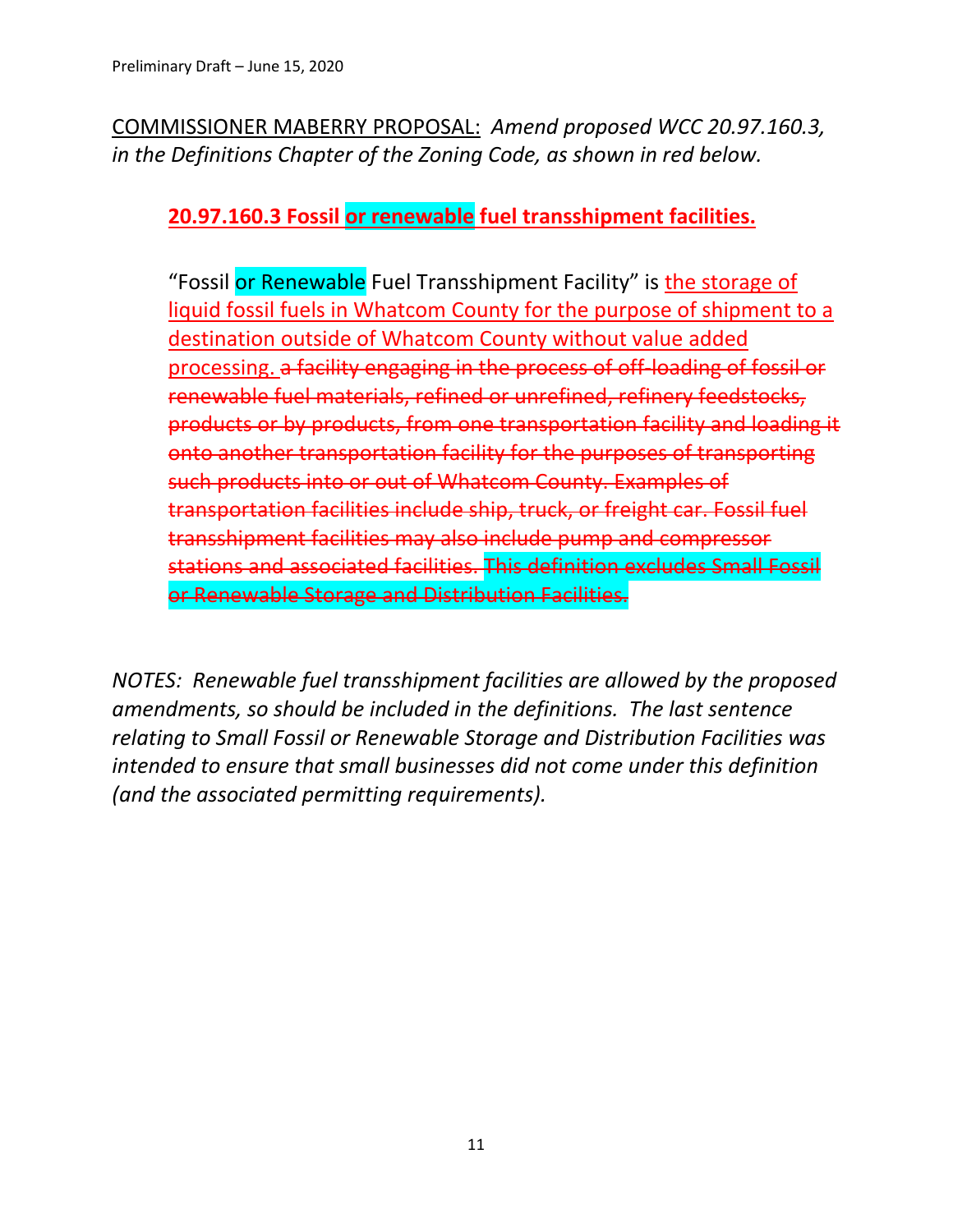INDUSTRY PROPOSAL - Western States Petroleum Association (WSPA) e-mail dated 2/18/2020: *Amend WCC 20.97, the "Definitions" section of the Zoning Code, by adding the following definition:*

**20.97.446 Value added processing.**

"Value added processing" is the modification of material through:

1. Processing to meet product specifications and/or local, regional, national, or international standards and regulations;

2. Processing to meet shipment or pipeline specifications, standards and regulations;

3. Alteration of physical or chemical properties or conditions;

- 4. Removal of impurities;
- 5. Blending;
- 6. Refining;
- 7. Vapor pressure control or adjustment; or
- 8. Other similar modifications of material;

Provided, however, value added processing does not include export of unrefined crude oil which is not processed or consumed at Cherry Point.

*NOTE: Recodify existing WCC 20.97.446 to WCC 20.97.446.1.*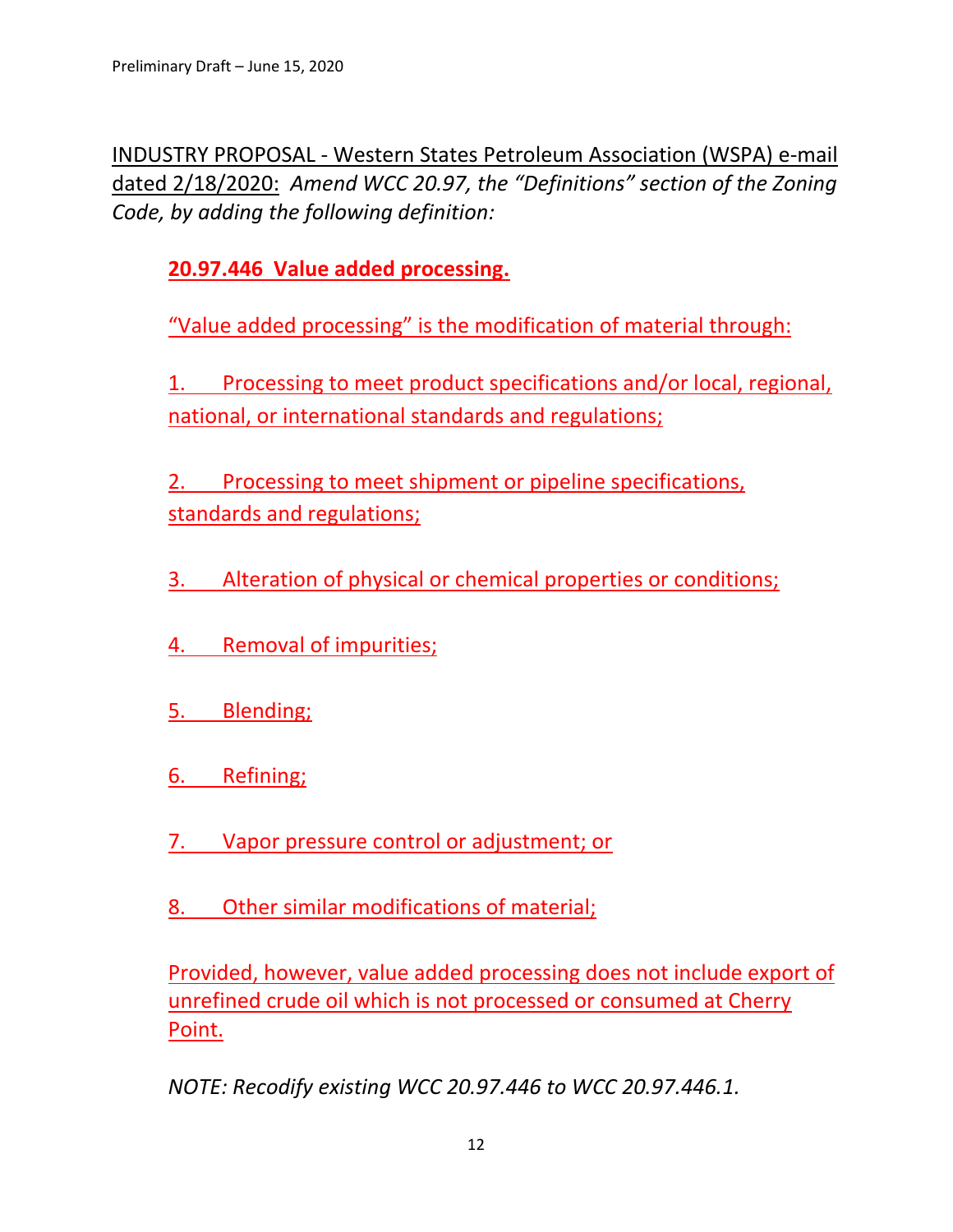*Rationale for Change Above:* The Planning Commission approved motions to amend proposed WCC 20.68.153 (Exhibit C, p. 15) relating to expansion of existing legal fossil fuel refineries or transshipment facilities. The motions further define what activities constitute an "expansion" that requires a conditional use permit. One of the motions was to require a conditional use permit for development that:

Cumulatively increases fossil fuel storage tank capacity of the facility by more than 200,000 barrels (or 8,400,000 gallons) for the transshipment of fossil fuels outside of Whatcom County without value added processing.

At that time, it was understood that industry would submit a proposed definition of "value added processing." This proposed definition was submitted in an e-mail from Holli Johnson of the Western States Petroleum Association dated February 18, 2020.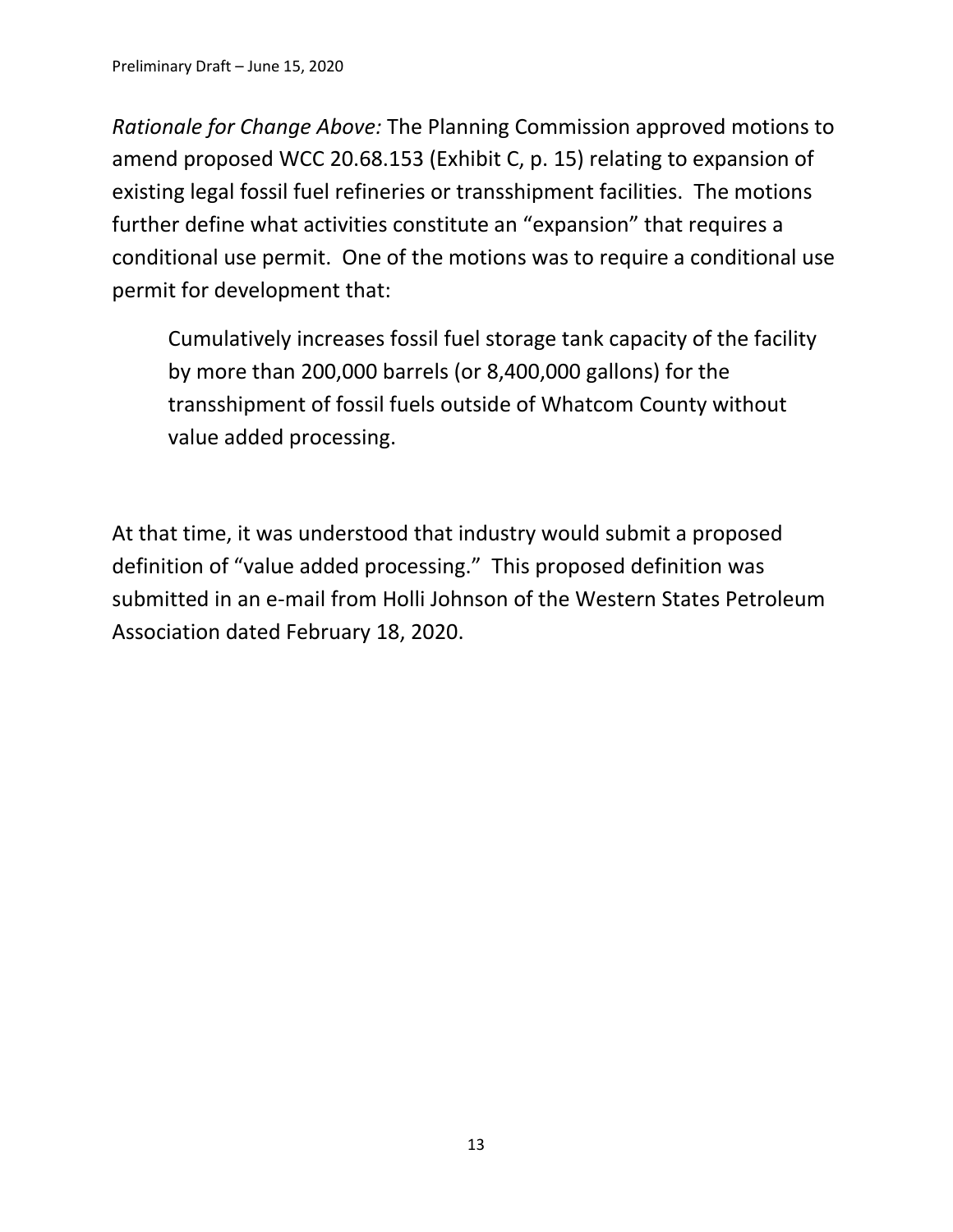# **Exhibit D – Project Permit Procedure Code Amendments**

COMMISSIONER MABERRY PROPOSAL: *Amend WCC 22.05.120, in the "Recommended and final decisions Type IV applications" section of the Project Permit Procedures code, as shown in red below:*

(6) Any deliberation or decision of the county council shall be based solely upon consideration of the record established by the hearing examiner, the recommendations of the hearing examiner and the criteria set forth in county code.applicable state laws and regulations, county code, the county comprehensive plan if applicable, and the county shoreline management program, including but not limited to compliance with SEPA, WAC 197-11 (SEPA Rules) as adopted and modified in the county code, and the county's adopted SEPA policies. (Ord. 2018-032 § 1 (Exh. A)).